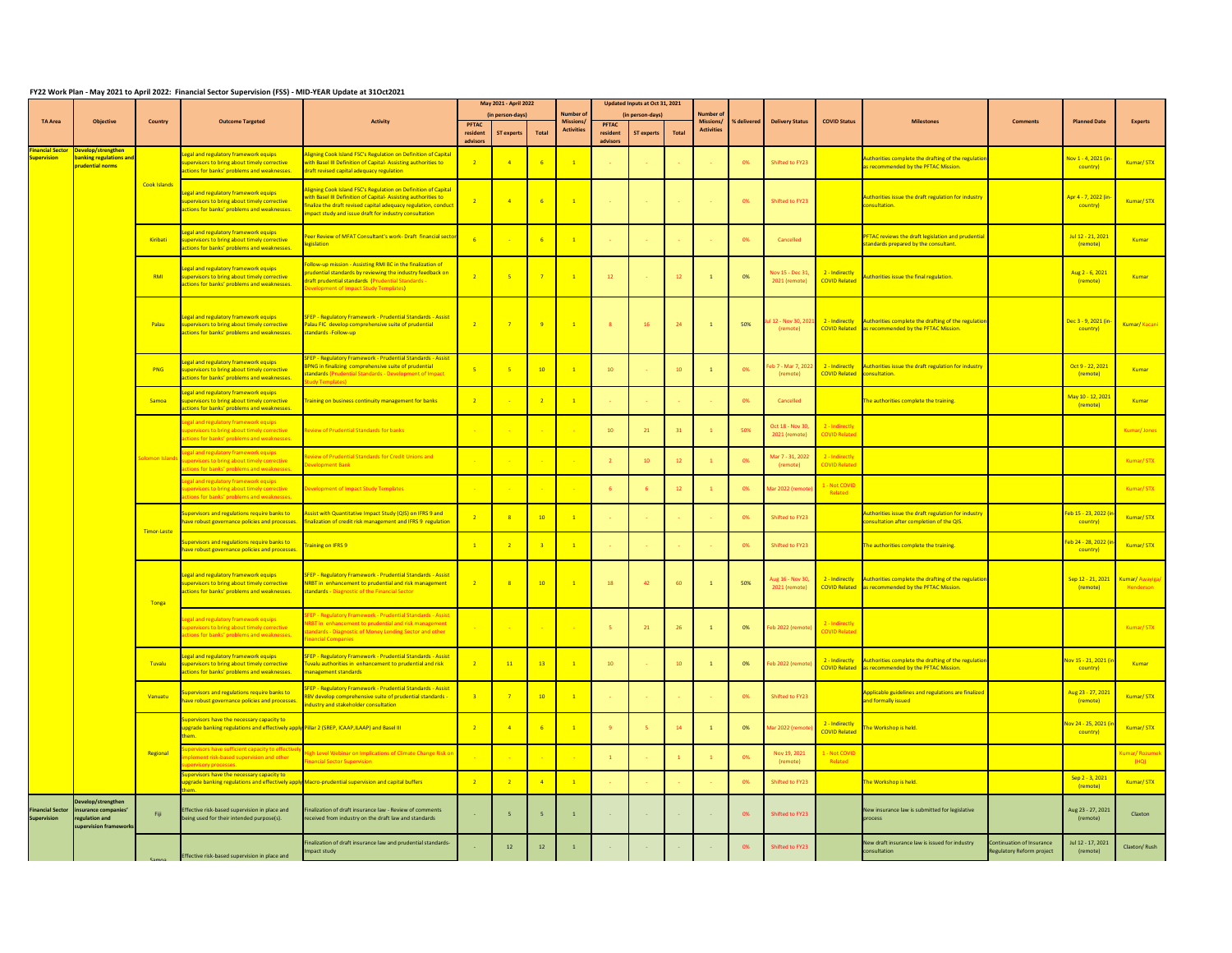|                                               |                                                                                                    |                 |                                                                                                                             |                                                                                                                                                                          | May 2021 - April 2022                |                   |                 |                                | Updated Inputs at Oct 31, 2021       |                   |                 |                                       |             |                                                                   |                                        |                                                                                                                                       |                                                                    |                                                 |                                            |
|-----------------------------------------------|----------------------------------------------------------------------------------------------------|-----------------|-----------------------------------------------------------------------------------------------------------------------------|--------------------------------------------------------------------------------------------------------------------------------------------------------------------------|--------------------------------------|-------------------|-----------------|--------------------------------|--------------------------------------|-------------------|-----------------|---------------------------------------|-------------|-------------------------------------------------------------------|----------------------------------------|---------------------------------------------------------------------------------------------------------------------------------------|--------------------------------------------------------------------|-------------------------------------------------|--------------------------------------------|
|                                               |                                                                                                    |                 |                                                                                                                             |                                                                                                                                                                          |                                      | (in person-days)  |                 | <b>Number of</b>               |                                      | (in person-days)  |                 | <b>Number of</b>                      |             |                                                                   |                                        |                                                                                                                                       |                                                                    |                                                 |                                            |
| <b>TA Area</b>                                | <b>Objective</b>                                                                                   | Country         | <b>Outcome Targeted</b>                                                                                                     | <b>Activity</b>                                                                                                                                                          | <b>PFTAC</b><br>resident<br>advisors | <b>ST experts</b> | <b>Total</b>    | Missions/<br><b>Activities</b> | <b>PFTAC</b><br>resident<br>advisors | <b>ST experts</b> | <b>Total</b>    | <b>Missions/</b><br><b>Activities</b> | % delivered | <b>Delivery Status</b>                                            | <b>COVID Status</b>                    | <b>Milestones</b>                                                                                                                     | <b>Comments</b>                                                    | <b>Planned Date</b>                             | <b>Experts</b>                             |
|                                               |                                                                                                    |                 | being used for their intended purpose(s).                                                                                   | Finalization of draft insurance law and prudential standards-<br>Review of comments received from industry on the draft law<br>and standards                             |                                      | 22                | 22              |                                |                                      |                   |                 |                                       | 0%          | Shifted to FY24                                                   |                                        | New insurance law is submitted for legislative<br>process and draft prudential standards finalized<br>and issued                      | ontinuation of Insurance<br>Regulatory Reform project              | )ec 17 - 26, 2021 <mark>(</mark> iı<br>country) | Claxton/Rush                               |
|                                               |                                                                                                    | Solomon Islands | ffective risk-based supervision in place and<br>being used for their intended purpose(s).                                   | <b>FSI for insurance sector</b>                                                                                                                                          |                                      |                   |                 |                                |                                      |                   |                 |                                       | 0%          | Shifted to FY23                                                   |                                        | The authorities start computing the FSI for<br>insurance sector.                                                                      |                                                                    | Jun13 - 17, 2021<br>(remote)                    | MCMFR - Hafeman                            |
| <b>Financial Sector</b><br><b>Supervision</b> | Develop/strengthen<br>cybersecurity<br>regulations and                                             |                 | Sound policies & processes to identify, measure,                                                                            | Cyber Risk Regulation and Supervision Project - Review and<br>finalization of draft regulation prepared by RBF                                                           |                                      |                   |                 |                                |                                      |                   |                 |                                       | 0%          | Shifted to FY23                                                   |                                        | Cyber risk regulation is finalized and issued.                                                                                        | On-site examinations to<br>include regional participants           | Jul 5 - 7, 2021<br>(remote)                     | HQ                                         |
|                                               |                                                                                                    | Fiji            | monitor and control cyber risks.                                                                                            | Cyber Risk Regulation and Supervision Project - third<br>component - onsite examination                                                                                  |                                      | 12                | 12              |                                |                                      |                   |                 |                                       | 0%          | Shifted to FY23                                                   |                                        | Cyber Risk on-site examination framework<br>implemented                                                                               |                                                                    | Jan 31 - Feb 11,<br>2022 (in-country)           | <b>STX</b>                                 |
|                                               |                                                                                                    | PNG             | monitor and control cyber risks.                                                                                            | Sound policies & processes to identify, measure, Cyber Risk Regulation and Supervision Project - third<br>component - onsite examination                                 |                                      | 10                | 10 <sup>°</sup> |                                |                                      |                   |                 |                                       | 0%          | Shifted to FY23                                                   |                                        | <b>Cyber Risk on-site examination framework</b><br>implemented                                                                        | On-site examinations to<br>include regional participants           | Mar 7 - 16, 2022 (in<br>country)                | <b>STX</b>                                 |
|                                               |                                                                                                    | Samoa           | monitor and control cyber risks.                                                                                            | Sound policies & processes to identify, measure, Cyber Risk Regulation and Supervision Project - third<br>component - onsite examination                                 |                                      | 10                | 10              |                                |                                      |                   |                 |                                       | 0%          | Shifted to FY23                                                   |                                        | <b>Cyber Risk on-site examination framework</b><br>implemented                                                                        | FY22 - On-site examinations<br>to include regional<br>participants | Mar 17 - 26, 2022 (in<br>country)               | <b>STX</b>                                 |
|                                               |                                                                                                    | Tonga           | monitor and control cyber risks.                                                                                            | Sound policies & processes to identify, measure, Cyber Risk Regulation and Supervision Project - third<br>component - onsite examination                                 |                                      | 12                | 12              |                                |                                      |                   |                 |                                       | 0%          | Shifted to FY23                                                   |                                        | Cyber Risk on-site examination framework<br>implemented                                                                               | FY22 - On-site examinations<br>to include regional<br>participants | Mar 28 - Apr 6, 202<br>(in-country)             | <b>STX</b>                                 |
|                                               |                                                                                                    | Regional        | and effectively apply them.                                                                                                 | Supervisors have capacity to upgrade regulations Cyber Risk Regulation and Supervision Project - Second<br>component - online training by HQ (Building Cyber Resilience) |                                      |                   |                 |                                |                                      |                   |                 |                                       | 100%        | Oct 5 - 7, 2021<br>(remote)                                       | - Not COVID<br>Related                 | The training course is held.                                                                                                          |                                                                    | Jun 1 - 5, 2021<br>(remote)                     | Kumar/MCMFR-<br>aidosch/Islam<br>Ravikumar |
| <b>Financial Sector</b><br>Supervision        | mplement a risk-based<br>supervision (RBS)<br>system and upgrade<br>other supervisory<br>processes | Cook Islands    | Supervisors have sufficient<br>risk monitoring and strengthen banking<br>supervision processes.                             | infrastructure/systems in place to improve credit To review the draft supervisory manual prepared by the CI-FSC                                                          |                                      |                   | 10              |                                | 15                                   |                   | 15              |                                       | 25%         | ig 9 - Nov 30, 202<br>(remote)                                    | 1 - Not COVID<br>Related               | The supervisory manual is finalized and adopted by<br>the FSC                                                                         |                                                                    | May 10 - 16, 2021<br>(remote)                   | Kumar                                      |
|                                               |                                                                                                    | Kiribati        | and procedures for RBS implementation                                                                                       | Strengthened institutional structure, operations, SFEP - Off-site financial risk analysis including training<br>Mission-1                                                |                                      |                   | 12              |                                | $\sim$ $-$                           |                   |                 |                                       | 0%          | Shifted to FY23                                                   |                                        | The authorities start receiving data from banks in<br>the revised prudential returns and producing<br>financial risk analysis reports |                                                                    | Jan 4 - 15, 2022 (in<br>country)                | Kumar/STX                                  |
|                                               |                                                                                                    | Palau           | Strengthened institutional structure, operations,<br>and procedures for RBS implementation                                  | SFEP - Review of off-site financial risk analysis framework                                                                                                              |                                      |                   | 13 <sup>7</sup> |                                | $\sim 10^{-1}$                       |                   |                 |                                       | 0%          | Shifted to FY23                                                   |                                        | Detailed Quarterly Financial Risk Report<br>embedded                                                                                  | Continuation of SFEP                                               | Apr 11 - 19, 2022 (ii<br>country)               | Kumar/STX                                  |
|                                               |                                                                                                    | PNG             | Strengthened institutional structure, operations,                                                                           | SFEP - Finalize off-site financial risk analysis reform                                                                                                                  |                                      |                   |                 |                                | <b>College</b>                       |                   |                 |                                       | 0%          | Shifted to FY23                                                   |                                        | Detailed Quarterly Financial Risk analysis and<br>Report embedded                                                                     | Finalization of the SFEP<br>supervision components for             | Sep 22 - 26, 2021<br>(remote)                   | Kumar                                      |
|                                               |                                                                                                    |                 | and procedures for RBS implementation                                                                                       | SFEP - Finalize market and liquidity risk examination reform                                                                                                             |                                      |                   |                 |                                | <b>College</b>                       |                   |                 |                                       | 0%          | Shifted to FY23                                                   |                                        | On-site examination framework for liquidity and<br>market risk embedded                                                               | Finalization of the SFEP<br>upervision components fo               | Sep 28 - Oct 2, 2021<br>(remote)                | Kumar                                      |
|                                               |                                                                                                    | RMI             | and procedures for RBS implementation                                                                                       | Strengthened institutional structure, operations, SFEP - Off-site financial risk analysis including training -<br>Mission-1                                              |                                      |                   |                 |                                | <b>Contract</b>                      |                   |                 |                                       | 0%          | Shifted to FY23                                                   |                                        | The authorities start receiving data from banks in<br>the revised prudential returns and producing<br>financial risk analysis reports |                                                                    | Oct 8 - 12, 2021<br>(remote)                    | Kumar/STX                                  |
|                                               |                                                                                                    |                 |                                                                                                                             | eview of Prudential Returns for banks ( Mission Split<br>between FY 2021 and FY 2022)                                                                                    |                                      |                   |                 |                                | -6                                   |                   | 12 <sup>2</sup> | 0.5                                   | 100%        | Apr 26 - May 22<br>2021 (remote)                                  | 2 - Indirectly<br><b>COVID Related</b> |                                                                                                                                       |                                                                    |                                                 | Kumar/STX                                  |
|                                               |                                                                                                    |                 | Solomon Islands Strengthened institutional structure, operations,                                                           | SFEP - Finalize off-site financial risk analysis reform                                                                                                                  |                                      |                   |                 |                                | <b>Contract</b>                      |                   |                 |                                       | 0%          | <b>Mission delivered</b><br>and reclassified<br>under objective : |                                        | Detailed Quarterly Financial Risk Report<br>embedded.                                                                                 |                                                                    | Aug 9 - 13, 2021<br>(remote)                    | Kumar                                      |
|                                               |                                                                                                    |                 | and procedures for RBS implementation                                                                                       | SFEP - Bank Risk Rating and Supervisory Action Planning -<br><b>Mission 1</b>                                                                                            |                                      | 10                | 13              |                                | $\sim 10^{-1}$                       |                   |                 |                                       | 0%          | Shifted to FY23                                                   |                                        | The authorities start using the revised risk rating<br>model for banks.                                                               |                                                                    | Nov 25 - 30, 2021 (i<br>country)                | Kumar/STX                                  |
|                                               |                                                                                                    |                 |                                                                                                                             | Training in RBS and new prudential standards (IRRBB and<br>Liquidity risk)                                                                                               |                                      |                   |                 |                                |                                      |                   |                 |                                       | 0%          | Substituted by<br>mission under<br>objective 1                    |                                        | Revised risk rating model is embedded.                                                                                                |                                                                    | Apr 25 - 30, 2022 (i<br>country)                | Kumar                                      |
|                                               |                                                                                                    | Tonga           | Strengthened institutional structure, operations,<br>and procedures for RBS implementation                                  | Diagnostic mission to identify enhancements to RBS                                                                                                                       |                                      |                   |                 |                                | <b>Contract</b>                      |                   |                 |                                       | 0%          | <b>Mission delivere</b><br>and reclassified<br>under objective 1  |                                        | Authorities agree to enhancements to RBS<br>identified by the PFTAC Mission                                                           |                                                                    | May 1 - 3, 2021<br>(remote)                     | Kumar                                      |
|                                               |                                                                                                    |                 |                                                                                                                             | Review and strengthening on-site examination procedures -1                                                                                                               |                                      |                   |                 |                                | $\sim 10^{-1}$                       |                   |                 |                                       | 0%          | Shifted to FY23                                                   |                                        | On-site examination framework is embedded                                                                                             |                                                                    | May 3 - 5, 2021<br>(remote)                     | Kumar/STX                                  |
|                                               |                                                                                                    |                 |                                                                                                                             | SFEP - Review of off-site financial risk analysis framework-<br>Training in processing of prudential returns                                                             |                                      |                   |                 |                                | $\overline{4}$                       |                   |                 |                                       | 100%        | Jul 5 - 20, 2021<br>(remote)                                      | 2 - Indirectly                         | Detailed Quarterly Financial Risk analysis and the<br>COVID Related Report embedded.                                                  |                                                                    | Jun 7 - 13, 2021<br>(remote)                    | Kumar                                      |
|                                               |                                                                                                    | Tuvalu          | Strengthened institutional structure, operations,<br>and procedures for RBS implementation                                  | SFEP - Off-site financial risk analysis framework- Bank risk<br>profile and banking sector risk reports including training of<br>staff                                   | $\sim 10^{-1}$                       |                   |                 |                                | $\sim$ $-$                           |                   |                 |                                       | 0%          | Feb 2022 (remote                                                  | 2 - Indirectly<br><b>COVID Related</b> |                                                                                                                                       |                                                                    |                                                 | <b>STX</b>                                 |
|                                               |                                                                                                    | Regional        | Supervisors have sufficient capacity to effectively<br>implement risk-based supervision and other<br>supervisory processes. | <b>AFSPC Annual Workshop</b>                                                                                                                                             |                                      |                   | 12              |                                |                                      |                   |                 |                                       | 0%          | Mar 2022 (remote                                                  | 2 - Indirectly<br>COVID Related        | The workshop is held as planned.                                                                                                      | In PNG                                                             | Jan 25 - 30, 2022 (in-<br>country)              | Kumar                                      |
| <b>Payments and</b><br>Infrastructure         | Develop/reform<br>financial market<br>infrastructures,<br>including payments<br>system             | Fiji            | FMIs operate under an appropriate legal and<br>regulatory environment.                                                      | Develop regulatory and supervisory framework for payment<br>systems operators                                                                                            |                                      | 12                | 12              |                                | <b>Common</b>                        | <b>Contract</b>   |                 | <b>Contract</b>                       | 0%          | Shifted to FY23                                                   |                                        | Authorities complete the drafting of the regulation<br>as recommended by the PFTAC Mission.                                           |                                                                    | Oct 15-26, 2021<br>(remote)                     | <b>MCMPI</b>                               |